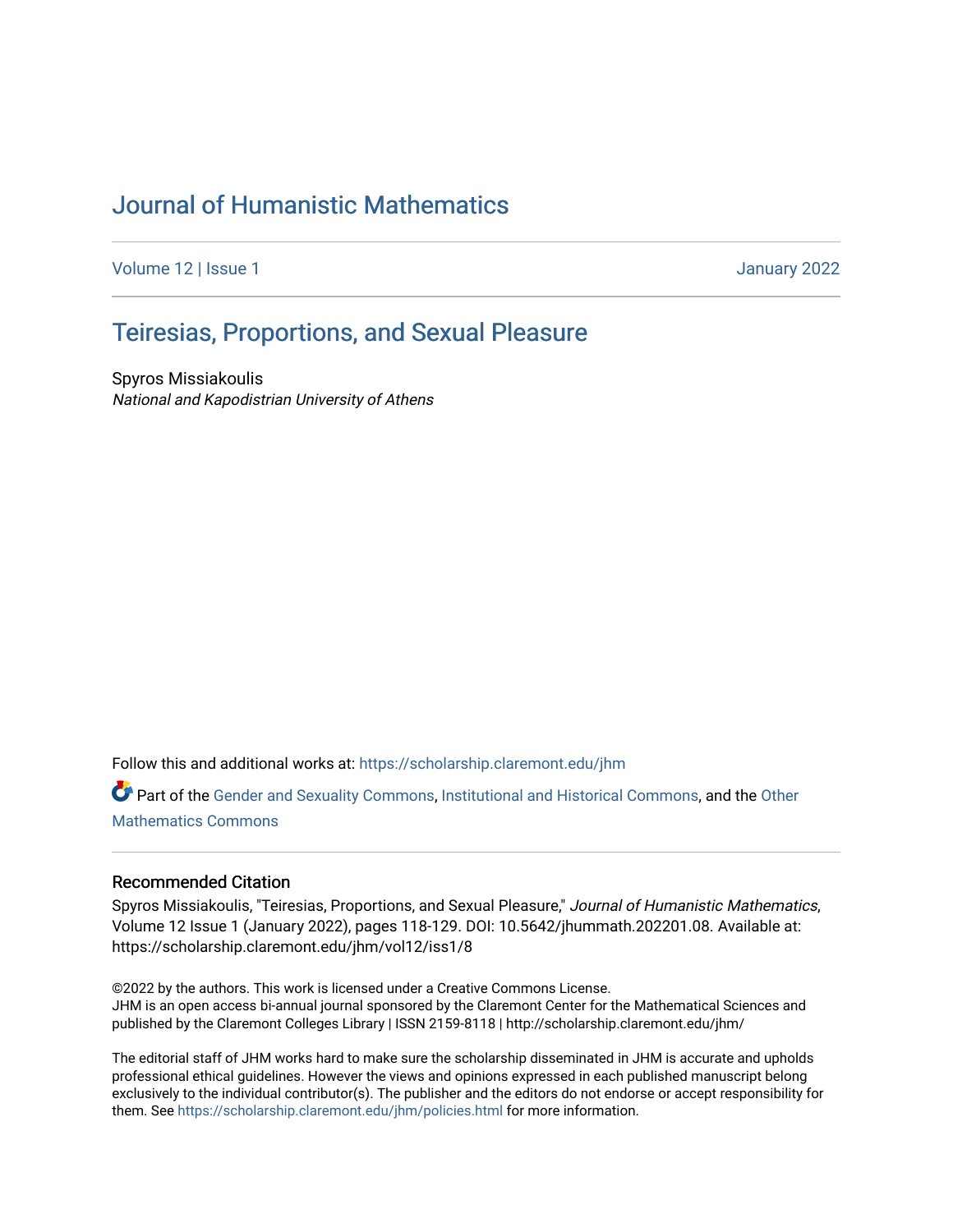# Teiresias, Proportions, and Sexual Pleasure

Spyros Missiakoulis

Department of Economics National and Kapodistrian University of Athens, Athens, GREECE s.missiakoulis@gmail.com

#### Abstract

In this short article, I claim that Teiresias, the blind prophet of Apollo, in order to answer the question of whether "in sexual intercourse the woman had a larger share of pleasure than the man did", measured the abstract concept of sexual pleasure and acted as a present-day scholar. With the help of numerical, not geometrical, proportions, he ended up with the conclusion "a man enjoyed onetenth of the pleasure and a woman nine-tenths".

Keywords: theory of proportion, Phlegon, Greek texts, Teiresias, sexual pleasure.

Mathematics is about trust and understanding: Pure mathematicians don't trust applied mathematicians, and applied mathematicians don't understand pure mathematicians. Sex is about trust and understanding: Women don't trust men, and men don't understand women.

 $(Y. K. Cheong [4, page 46])$  $(Y. K. Cheong [4, page 46])$  $(Y. K. Cheong [4, page 46])$ 

### 1. In Place of an Introduction: The Story of Teiresias

It is very common for social scientists to attempt to measure abstract concepts. Sexual pleasure is such a concept. It is abstract; we cannot touch, feel, or see sexual pleasure. Yet, we somehow have to translate this abstraction into some kind of concrete measurement. The present paper goes further to human history, into Greek mythology, and, a few centuries earlier than Trojan War, discovers the measurement of an abstract concept, such as sexual pleasure.

[Journal of Humanistic Mathematics](http://scholarship.claremont.edu/jhm/) Volume 12 Number 1 (January 2022)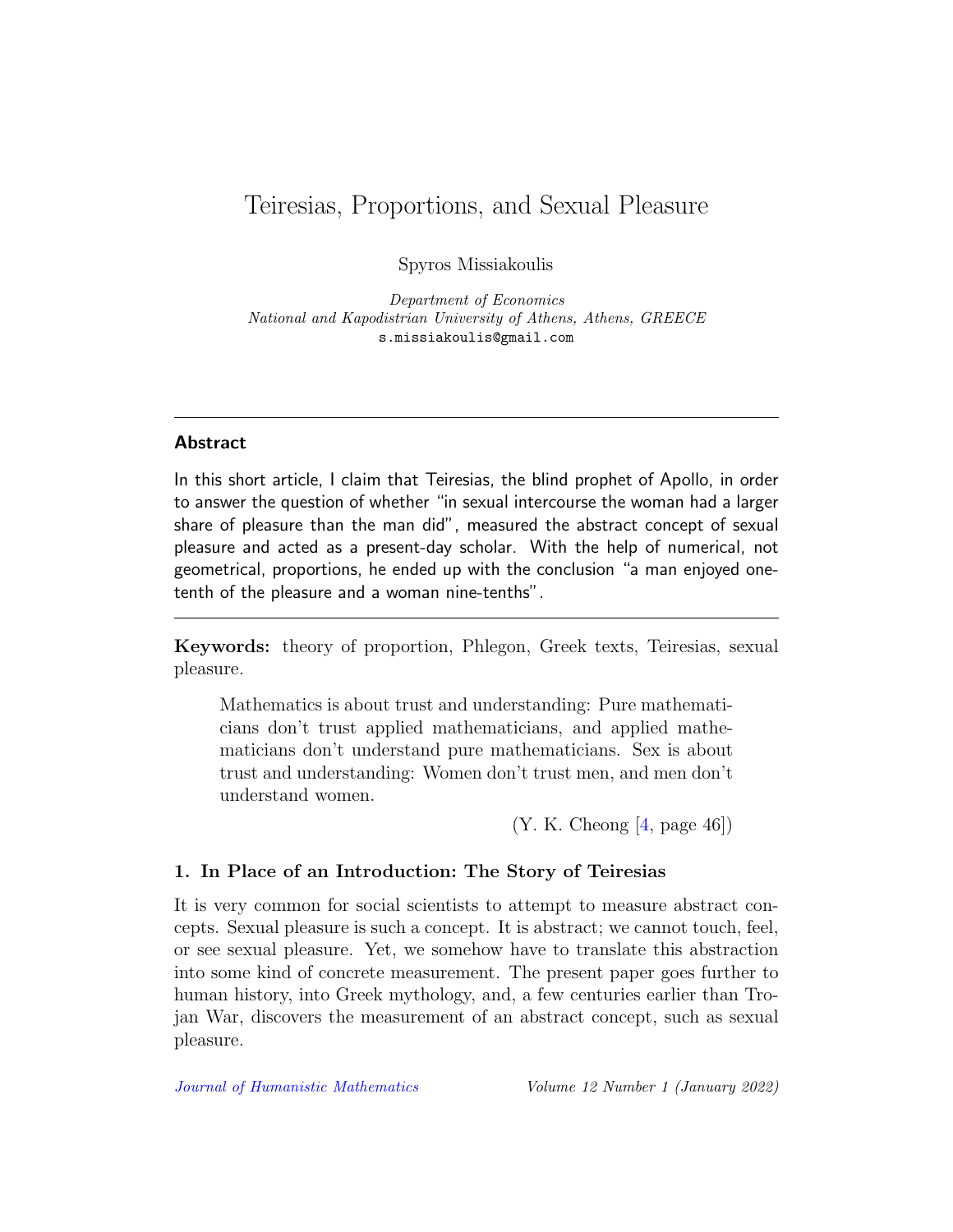Teiresias (or Tiresias), the blind prophet of Apollo who appears in many Greek myths, was one of the most renowned soothsayers in all antiquity. He lived in Thebes and was the son of the shepherd Everes and the nymph Chariclo. The cause of his blindness was believed to have been the fact that he had revealed to men things which, according to the will of the gods, they ought not to know.

Acording to Greek mythology, Teiresias was walking on Mount Kyllini (Peloponnese, southern Greece) when accidentally he saw two snakes mating. The snakes were outraged by Teiresias' indiscretion and attacked him. Teiresias was holding a wooden stick and used it to defend himself. He hit one of the snakes and killed it. It was the female one and, immediately, Teiresias transformed into one of the most attractive women, in mind as well as in body. She was so beautiful that she was the sought-after courtesan of the time. After seven years, Teiresias, now a woman, was at the same point of the same mountain, and the same scene was repeated. She found herself in front of two snakes mating, but this time the male snake was killed, and Teiresias became again a man.

Zeus, the Greek father of gods, was known for his infidelities to his wife, Hera. Their relationship was tumultuous and, very often, their quarrels were quite intense. Legend says that Hera was vindictive; every time she learned about a new adultery of Zeus, she hounded and punished her rival. In one of their fights, Hera accused Zeus that of no longer wanting her, since he was wasting his energy on other women. Zeus, to defend himself, argued that the only reason why he was avoiding her was that women enjoyed sex more than men and hence he had lost interest. Hera was furious with her husband's excuse, and argued that not only was his claim not true, but the exact opposite was valid, i.e., that men during sex felt more pleasure than women. Their dialogue was a dead end and their dispute was not resolved. They decided the only person who could resolve their argument and give them an accurate answer was Teiresias since he knew both sides of the couple's argument. Teiresias was summoned, and when he heard the question, he answered without thinking: "a man enjoyed one-tenth of the pleasure and a woman nine-tenths."

Teiresias' response pleased Zeus and maddened Hera, who punished Teiresias by blinding him. Zeus, to compensate Teiresias for his suffering, gave him the clairvoyance. Since Teiresias could not see, Zeus made him be able to see into the future.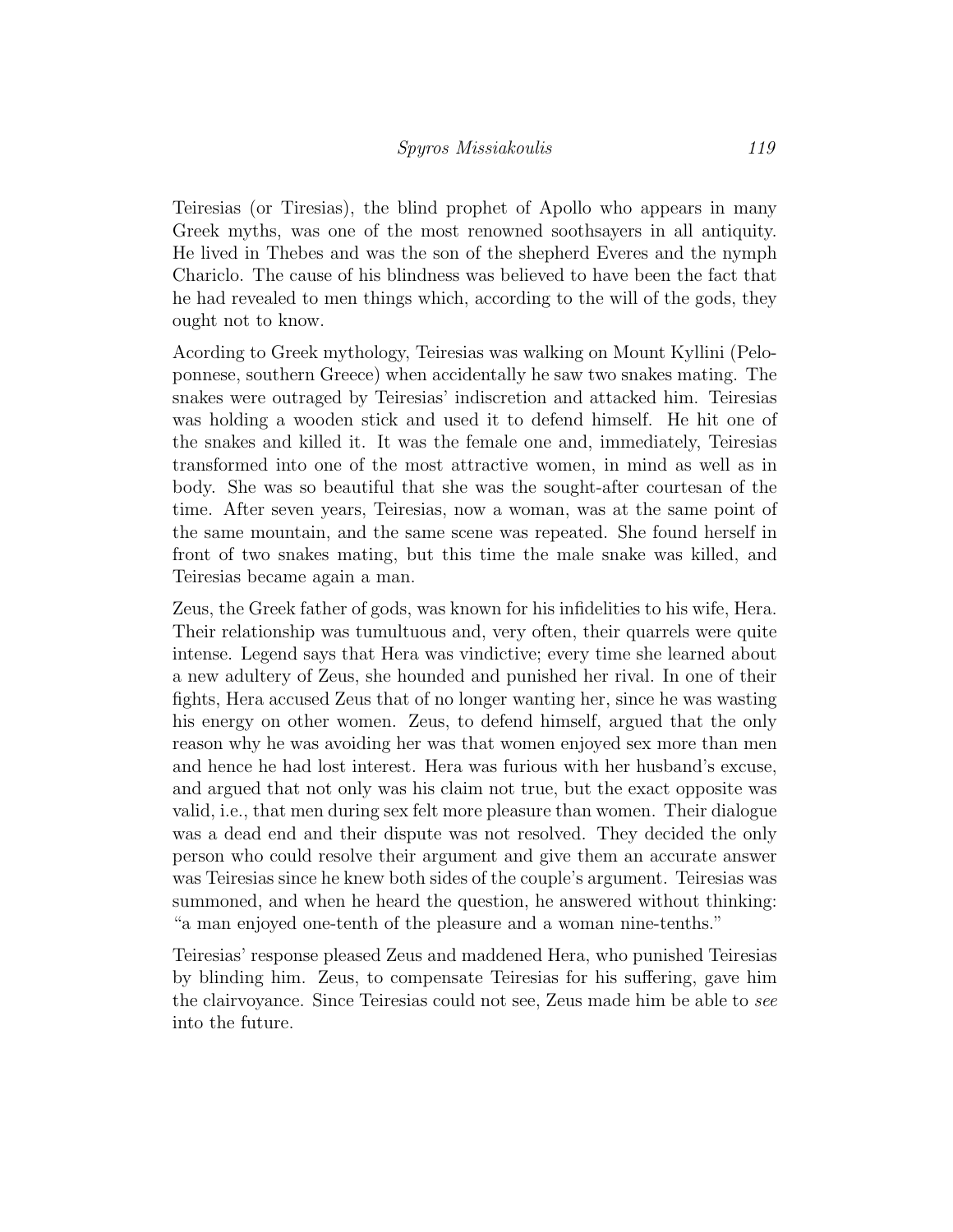This is the most popular version of Teiresias' blindness, from Phlegon's book Book of Marvels, better known under its Latin title Mirabilia, which dates from the  $2<sup>nd</sup>$  century AD. Pherecydes (c. 580–520 BC) offers us another version of the myth. Teiresias saw Athena naked at her bath. She was so angry with him that to punish him, she blinded him.

According to a third version of the story, Teiresias was originally a woman. When she refused to give herself to Apollo, Apollo changed her into a man, and the story goes on with Zeus and Hera.

#### 2. Paradoxography, Phlegon, and the Book of Marvels

Paradoxography is a category of classical Greek texts (the so-called paradoxographical) which deals with the occurrence of anomalous or mysterious phenomena of the natural or human worlds. As a consequence, we must be very careful when we start out to make any scientific deduction based on paradoxographical texts.

Greek and Roman literature is filled with extraordinary and bizarre creatures, objects, and happenings, from centaurs and ghosts to supernatural sex changes and giants. Many prominent authors, like Aristotle and Pliny the Elder, wrote paradoxographical texts and presented them as true things that a standard contemporary reader would find impossible to take seriously.

Phlegon (80–140 AD) from Tralles in Asia Minor is the most characteristic Greek paradoxographer and his *Book of Marvels* is the most famous example of paradoxography.

Phlegon is one of the lesser-known ancient Greek writers, but he is not an unknown in the world of statistics. He is the first to employ a Stem-and-Leaf display on Roman censuses to report a long list of persons who had passed the age of a hundred years [\[12\]](#page-9-1).

Phlegon was a prolific writer and a trusted slave of the Roman emperor Hadrian (76–138 AD), who later freed him from his status as a slave. He wrote several works<sup>[1](#page-3-0)</sup>, of which, unfortunately, only fragments remain. His book On Marvels has survived though not in its entirety. Utterly in line with the literary fashion of the times, Phlegon wrote about unusual events, odd people, and strange animals.

<span id="page-3-0"></span><sup>1</sup>During his time, rumors had circulated that it was actually Hadrian who wrote all Phlegon's works, and that Phlegon simply published them under his own name [\[2,](#page-8-0) [8,](#page-9-2) [18\]](#page-10-0).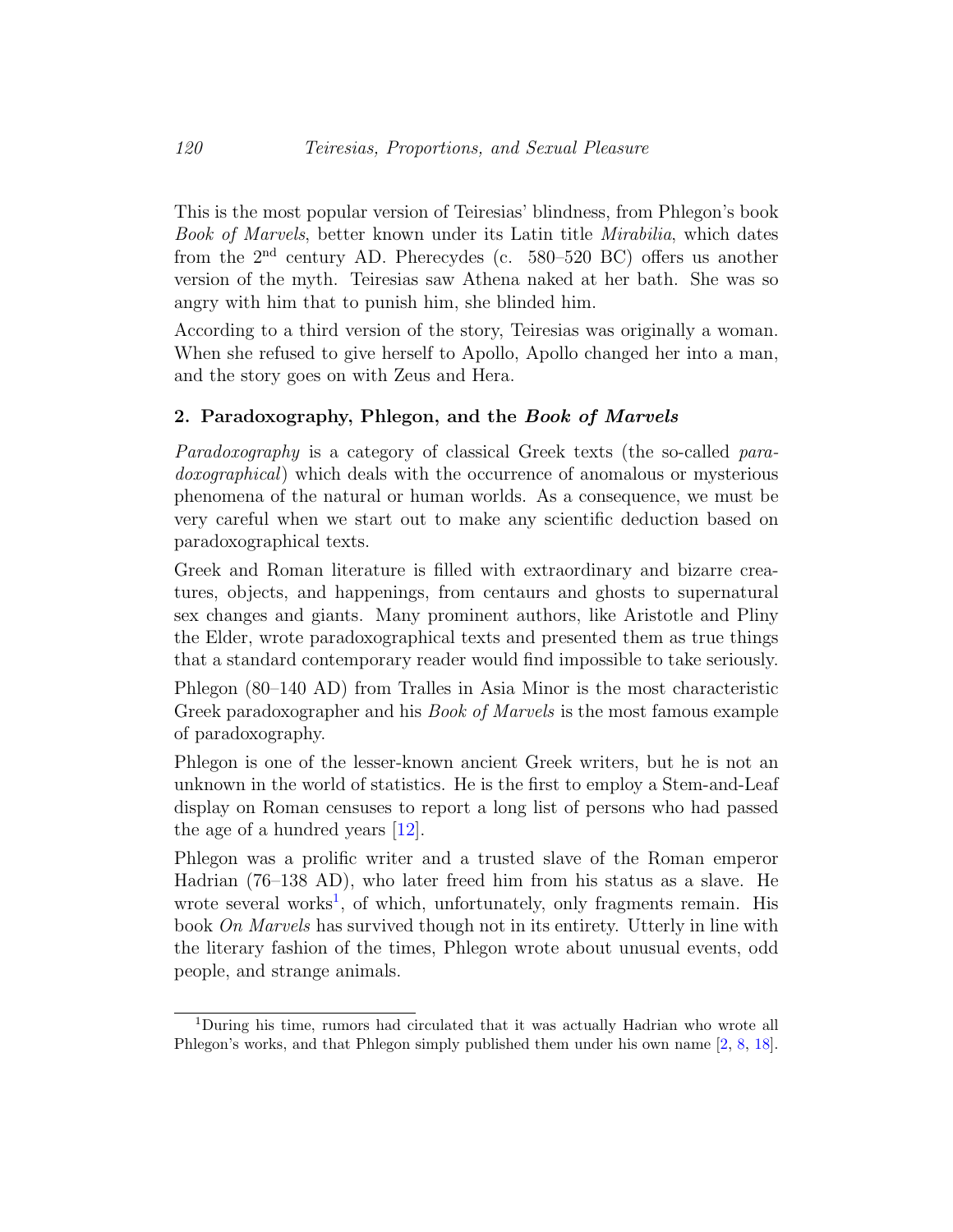Phlegon, as a paradoxographer, exaggerated and blended facts with imagination. Therefore, from a scientific point of view, Phlegon's writings may be considered untrustworthy since they are "so ailment from contemporary reality that no substantive information can be drawn from them" [\[15\]](#page-10-1).

Phlegon "was mainly interested in sensationalistic wonders" and "more concerned with human phenomena than natural wonders" [\[15\]](#page-10-1). Hansen [\[8\]](#page-9-2) who was the first to translate the *Book of Marvels* into English, characterized it as "the earliest surviving work of pure sensationalism in western literature [and of] contemporary oral narrative and folk belief". He also described it as "an ancient predecessor of the tabloids of today". Nowadays the appropriate place to read stories about sexual relationships between ghosts and humans, or dog-headed infants, or supernatural sex changes, or the existence of giants, is indeed the tabloids. And these are exactly the themes of the Book of Marvels, which is a compilation of 35 narratives about bizarre, strange, unusual, and sensational events referring exclusively to human beings. Its themes are wide-ranging (Phlegon's headings):

- Ghost stories (3 stories),
- Sex Changes and Hermaphrodites (7 stories),
- Finds of Giant Bones (9 stories),
- Monstrous Births (6 stories),
- Births from Males (2 stories),
- Amazing Multiple Births (4 stories),
- Abnormally Rapid Development (2 stories),
- Discoveries of Living Centaurs (2 stories).

The very first story of the Sex Changes chapter (the  $4<sup>th</sup>$  story of the book) is the story of Teiresias.

## 3. A Man Enjoyed One-Tenth of the Pleasure and a Woman Nine-Tenths

Teiresias' response is indeed a remarkable statement/conclusion given its time. It is, probably, the earliest written measurement of an abstract concept, and hints a primitive application of the Theory of Proportion. Let us now investigate it from this point of view.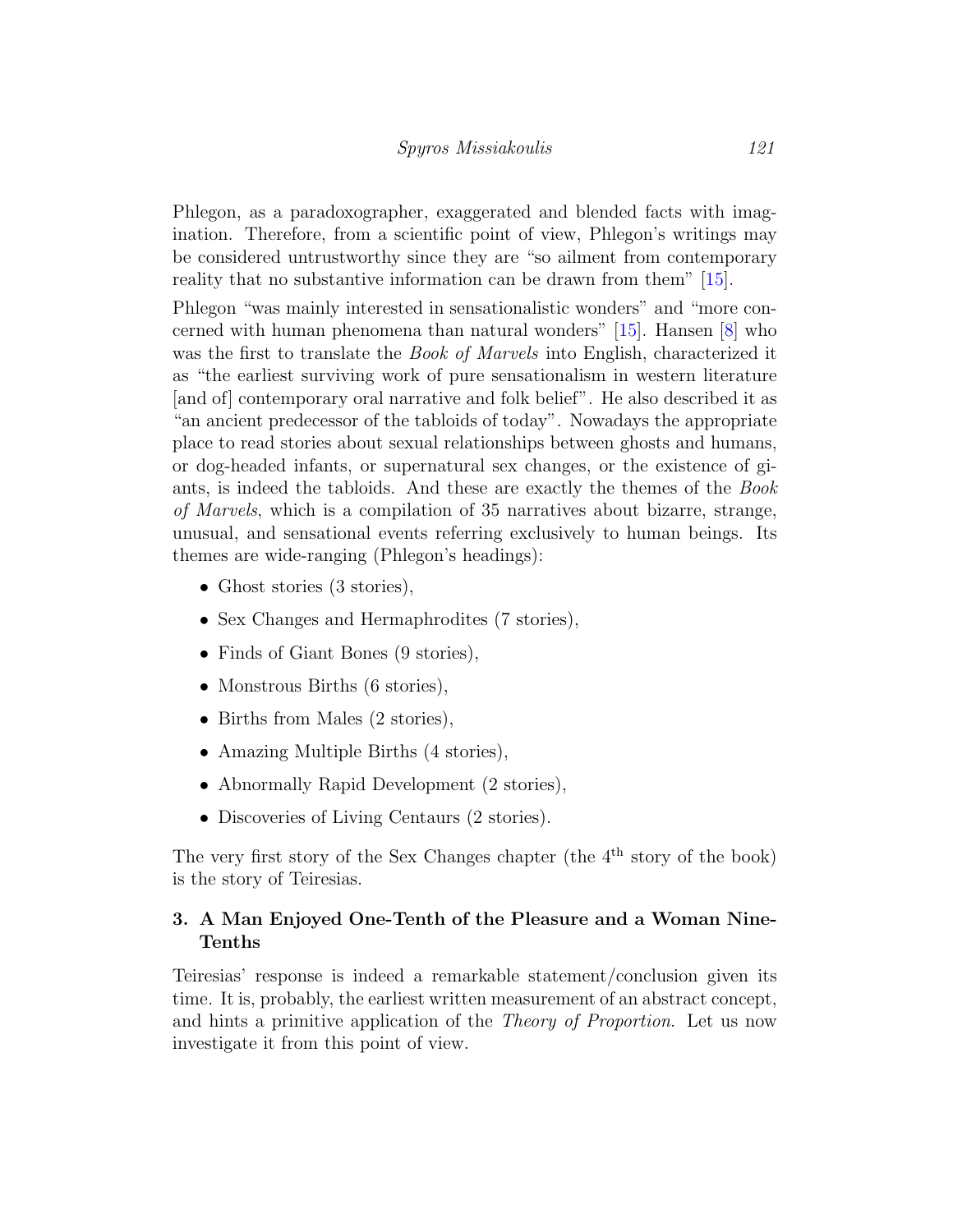Zeus and Hera asked a straightforward question and demanded a simple answer: Male or Female? Contrary to gods' requirement, Teiresias did not give them a binary answer. He regarded sexual pleasure as a quantitative and measurable variable. He, then, transformed it into an ordinal variable, and finally, he assumed that sexual pleasure's grades are of equivalent importance and quantifiable on a proportional scale. Furthermore, by analyzing his (personal) observations, he concluded with the quantitative outcome: A man enjoyed one-tenth of the pleasure and a woman nine-tenths. And this is a researcher's expected reply that has previously performed the necessary measurements.

According to Phlegon's original Greek text, Teiresias states that sexual pleasure is divided into ten portions; that is Phlegon writes in  $Greek^2$  $Greek^2$  "δέχα μερίδια ἡδoνῆς" translated in English as "ten portions of sexual pleasure". Hansen translated Teiresias' response in a more free and literary way. He ignored the said wording and left the word portion outside his translation. From our point of view, the mere fact the word portion is accompanied by a number ("ten" in our case) is very important. The simultaneous existence of the two words, portion and ten, gives quantifiable importance to Teiresias' response. In ancient Greek, the word portion sometimes indicates the amount, that is, a number of people, and sometimes indicates quality, that is, a property owned by a number of people. It is only when portion is accompanied by a number that we can be certain that we are dealing with amounts. Only then does portion take on a quantitative meaning.

Teiresias' conclusion was accepted (by the two gods) as a viable population estimate. Zeus and Hera did not question the validity of Teiresias' measurements and conclusion because they considered the sample of Teiresias's personal observations as a sufficient sample.

### 4. Discussion

#### 4.1. Teiresias and proportions

According to the known ancient mathematical texts, the Theory of Proportion is due to Eudoxus (407-335 BC), the ancient Greek astronomer, mathematician, scholar, and student of Plato. Euclid presented it, later on, in his fifth book of Elements [\[9\]](#page-9-3). Actually, Eudoxus discovered the irrational and

<span id="page-5-0"></span><sup>2</sup>See Appendix [A.](#page-10-2)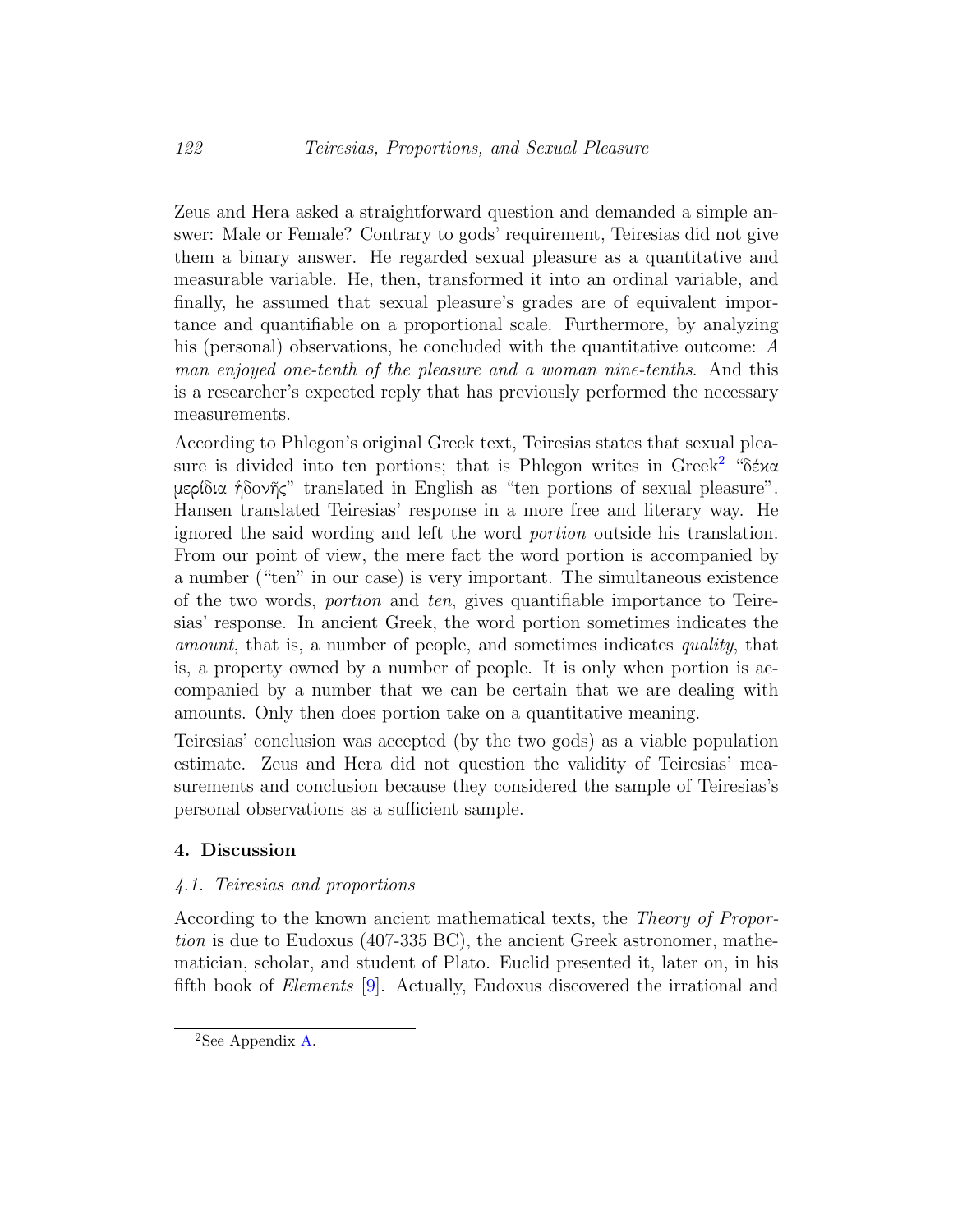pushed forward the geometrical idea of the Pythagorean Theory of Proportion to a **numerical** Theory of Proportion. "The essence of the new theory was that it was applicable to incommensurable as well as to commensurable quantities" [\[19,](#page-10-3) page 326].

In mathematical literature, there exist numerous definitions for proportion. Personally, I prefer three of them, (a) the most elementary, A proportion is a mathematical comparison between two numbers, (b) a typical one, A part, share, or number considered in comparative relation to a whole, and (c) a more complicated, A relationship between quantities such that if one varies then another varies in a manner dependent on the first. All three apply to Teiresias' statement. Teiresias implied that each partner's sexual pleasure is a portion (mathematical number) considered in comparative relation to ten (the whole) and that it varies in a manner dependent on the other partner's sexual pleasure.

## 4.2. The three quantitative versions of Teiresias' response

Teiresias' response reached us in several variations. For a complete list of all variations see Appendix [B.](#page-11-0) From our quantitative point of view, there are three different interpretations of it:

- (i) one-tenth for males, nine-tenths for females,
- (ii) one-tenth for males, ten tenths for females, and
- (iii) one fourth (three twelfths) for males, three fourths (nine twelfths) for females.

The majority of classical sources report the first scenario and that is why I prefer it. All sources, however, agree that female's sexual pleasure is greater.

#### 4.3. Sexual pleasure

The debate about whether men or women enjoy more sexual pleasure is a fairly old one. In Irish<sup>[3](#page-6-0)</sup> and Hindu<sup>[4](#page-6-1)</sup> traditions there are also stories similar

<span id="page-6-0"></span><sup>&</sup>lt;sup>3</sup>In Irish mythology a man encountered fairies and turned into a woman. Although he had experienced sex with both women and men, he did not reveal what gave him more pleasure, probably because the story was retold by Christian monks. He hinted it by saying "he preferred the sound of the children who called him mother than those who called him father"  $[16]$ .

<span id="page-6-1"></span><sup>4</sup> In Hindu mythology the male soothsayer Bhangaswana (or Bhangashvana) was transformed from man into woman by god Indra. During his womanhood he gave birth to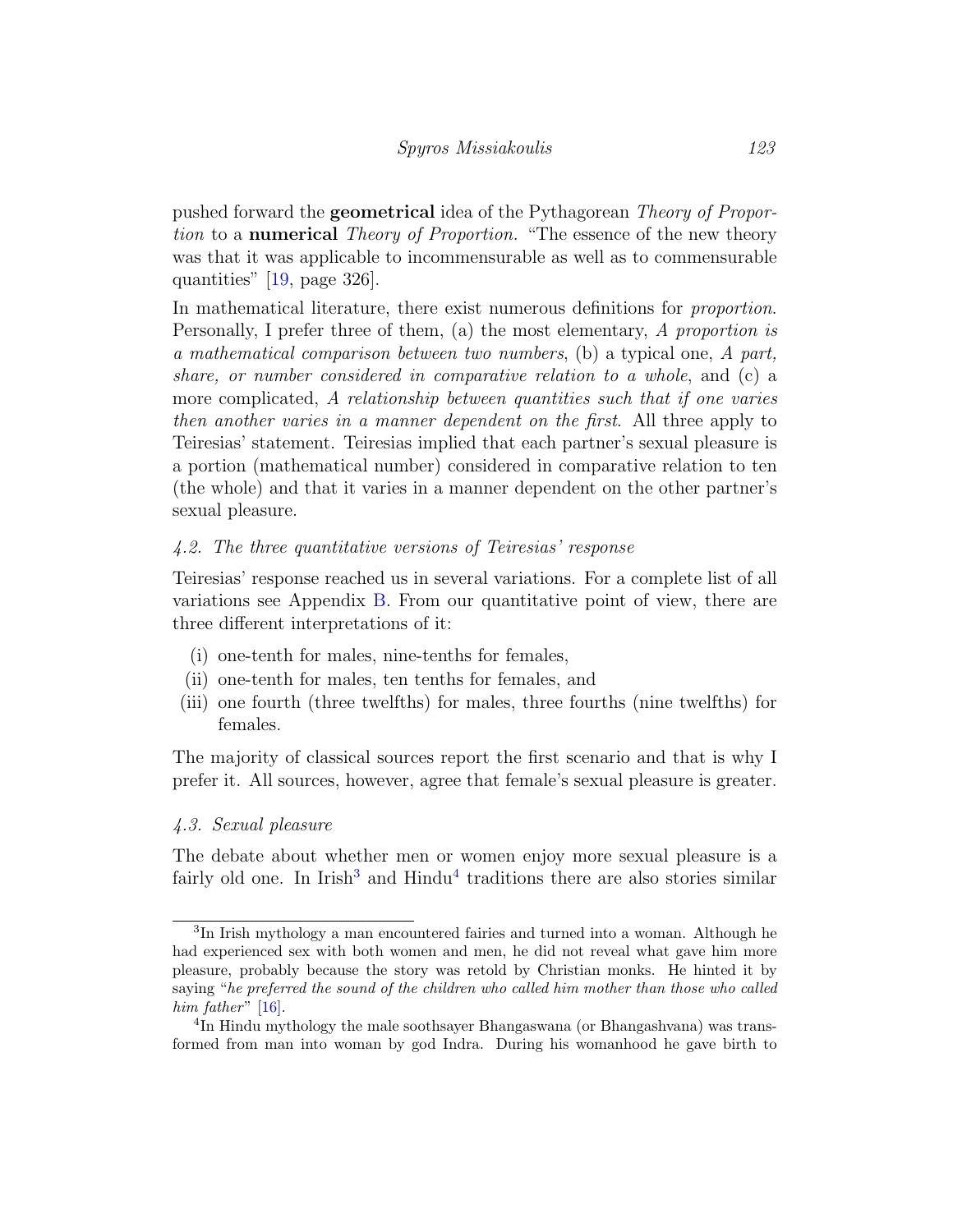to Teiresias' but with no mathematical interest. It is amazing, however, that all three stories reached the same conclusion, i.e. women enjoy more sexual pleasure than men.

Teiresias' mathematical expression has interesting consequences concerning sexual pleasure. Teiresias believed/assumed that sexual pleasure has a simultaneous meaning. Male sexual pleasure and female sexual pleasure are two complementary concepts. Both aim for the best, which according to Teiresias is ten. Their complementary nature is what differentiates them. During sexual intercourse, each partner gives and receives pleasure, out of the total pleasure achieved (the ten parts of sexual pleasure). For Teiresias, male and female sexual pleasures are "communicating vessels".

Almost three millennia ago, Teiresias made a revolutionary proposition: Sexual pleasure is measurable! This is an argument that even present-day psychology has not a definite answer. Even though it is an extremely interesting topic, it lies far beyond the scope of this article.<sup>[5](#page-7-0)</sup>

## 4.4. Mythology vs. History

Theoretically speaking, I demonstrated that Teiresias was, or at least acted as, a mathematician. What can we say historically? All arguments presented so far are based on mythological issues and, scientifically speaking, mythology is not historical facts. What makes a myth convincing is different from what makes history or mathematics convincing. Myths cannot be subjected to the same test of evidence to which history and quantitative methods must submit. A historical conclusion, to be scientifically accepted, must be supported by historical evidence. Mythological issues are not history, and history is not to be inferred by mythology. History is to be inferred by reading original sources and trustworthy secondary sources, setting aside as best we can the preconceptions of our times.

hundreds of children. After many years Indra offered to turn him back into a man but he refused, saying that he prefers "to remain a woman" since "woman derives much greater pleasure than man" [\[7,](#page-9-4) page 35].

<span id="page-7-0"></span><sup>5</sup>Similarly, though tempted, I do not dare to discuss further each partner's pleasure during sexual intercourse. All scientific works I found do not distinguish between enjoyment during sexual intercourse per se and enjoyment during sexual activity in general and/or sexual willingness.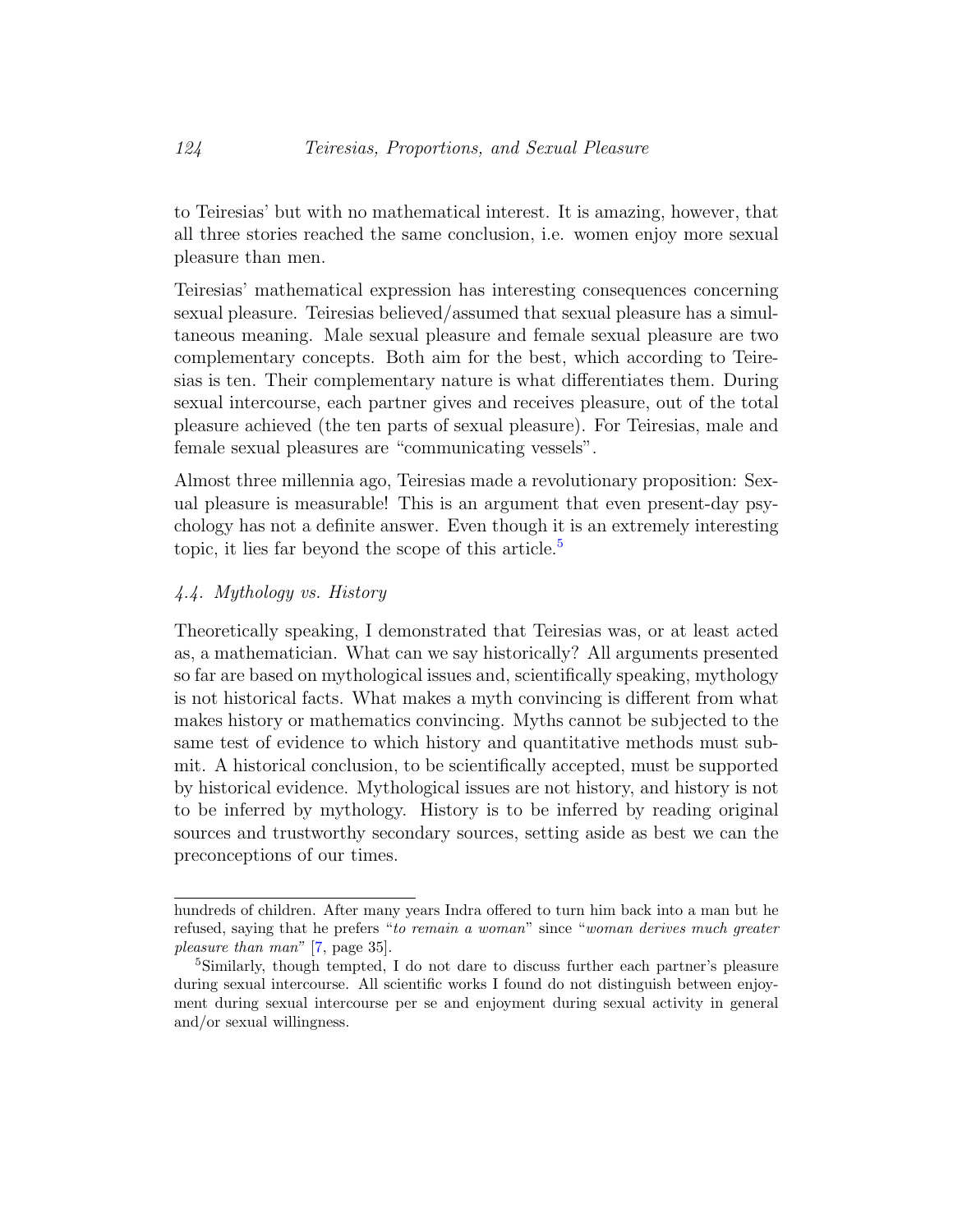On the other hand, Homer's Odyssey and Iliad were considered pure mythology up to the end of the  $19<sup>th</sup>$  century. Nowadays, many Greek myths have been interpreted as folklore explanations of proven astronomical incidents that happened hundreds of centuries ago. What I argue, here, is that mythology and history represent alternative ways of looking at the past and, hence, I hope the future historians and archaeologists will prove that, during the dawn of civilization, Teiresias had the knowledge and the ability to describe and to make understandable and acceptable to the vast majority of people some real-life (mathematical) procedures.

## 5. Conclusion

Quantitative notions, as well as statements that hint at mathematical ideas, exist in ancient Greek texts. They usually take a general and/or theoretical form. Concerning proportions, the ancient Greeks believed that the relative sizes of two objects was a more fundamental notion than the absolute size of either of them.

Teiresias' statement on sexual pleasure, "A man enjoyed one-tenth of the pleasure and a woman nine-tenths", is an early quantitative statement. Its beauty lies in its concluding quantitative clarity. Teiresias, almost three thousand years ago, acted as a present-day scholar, measured the abstract concept of sexual pleasure, and reached a viable quantitative conclusion based on (personal) observations. He used numerical, not geometrical, proportions, and ended up with a revolutionary proposition that even present-day psychology has not a definite answer: Sexual pleasure is measurable!

### Acknowledgments

I am indebted to the editors and the referees for encouragement, helpful hints, and comments on an earlier draft of the manuscript.

### References

- <span id="page-8-1"></span>[1] Apollodorus, The library, Volume 1 (trans. J. G. Frazer), Harvard University Press, Cambridge MA, 1921.
- <span id="page-8-0"></span>[2] A. Birley, Lives of the later Caesars, The first part of the Augustan history, Penguin Books, Harmondsworth, 1976.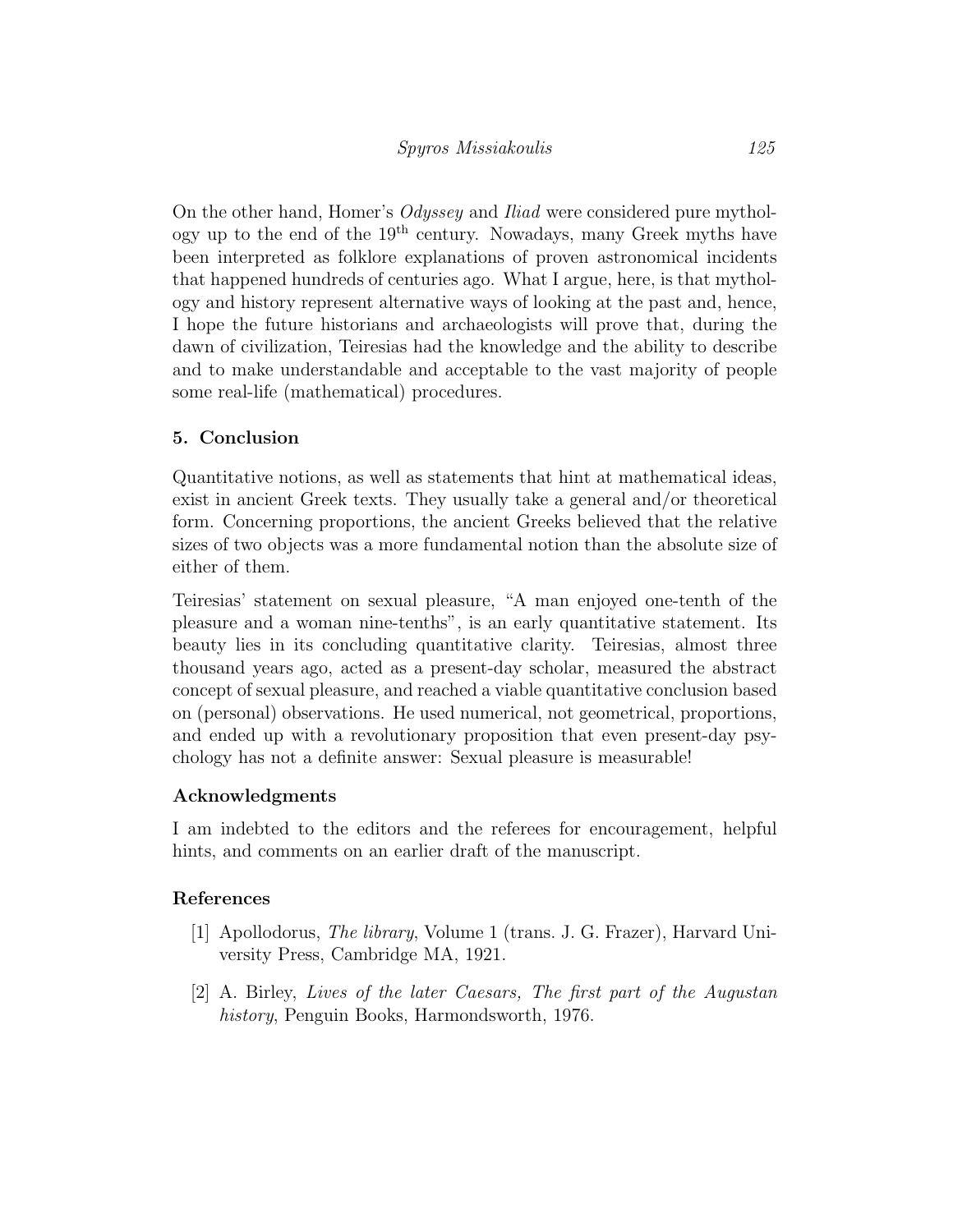- <span id="page-9-5"></span>[3] L. Brisson, *Le mythe de Tirésias. Essai d'analyse structural*, Brill, Leiden, 1976.
- <span id="page-9-0"></span>[4] Y. K. Cheong, "Mathematics and Sex", Humanistic Mathematics Network Journal, Volume 22 (2000), pages 44-48.
- <span id="page-9-6"></span>[5] Eustathius of Thessalonica, Commentary on Homer's Odyssey Vol. 1, Cambridge University Press, New York, 2010.
- <span id="page-9-7"></span>[6] Fulgentius, The mythologies (trans L. G. Whitbread), Ohio State University Press, Columbus OH, 1971.
- <span id="page-9-4"></span>[7] K. M. Ganguli, The Mahabharata of Krishna-Dwaipayana Vyasa translated into English prose, Book 13 Anusasana Parva. Bharata Press, Calcutta, 1883-1896; available at: the Internet Sacred Text Archive, <http://www.sacred-texts.com/hin/m13/>, last accessed on January 23, 2022.
- <span id="page-9-2"></span>[8] W. F. Hansen, Phlegon of Tralles' Book of Marvels, University of Exeter Press, Exeter, 1996.
- <span id="page-9-3"></span>[9] T. Heath, A History of Greek Mathematics Vol. 1, Dover Publications, New York, 1981.
- <span id="page-9-8"></span>[10] Hesiod, Hesiod, Homeric hymns, epic cycle, Homerica (trans. H. G. Evelyn-White), Loeb Classical Library 57, William Heinemann, London, 1914.
- <span id="page-9-9"></span>[11] Hyginus. Fabulae (The myths) (trans by M Grant), University of Kansas Publications in Humanistic Studies 34, University of Kansas Press, Lawrence KS, 1960.
- <span id="page-9-1"></span>[12] S. Missiakoulis, "Phlegon's Stem-and-Leaf display", The American Statistician, Volume 73 (2019), pages 89-93.
- <span id="page-9-10"></span>[13] Ovid, Metamorphoses I (trans. F. J. Miller), Loeb Classical Library 42, William Heinemann, London, 1971.
- <span id="page-9-11"></span>[14] Paradoxographus Vaticanus Rohdii, in O. Keller (ed.), Rerum Naturalium Scriptores Graeci Minores vol. I, Teubner, Leipzig, 1877.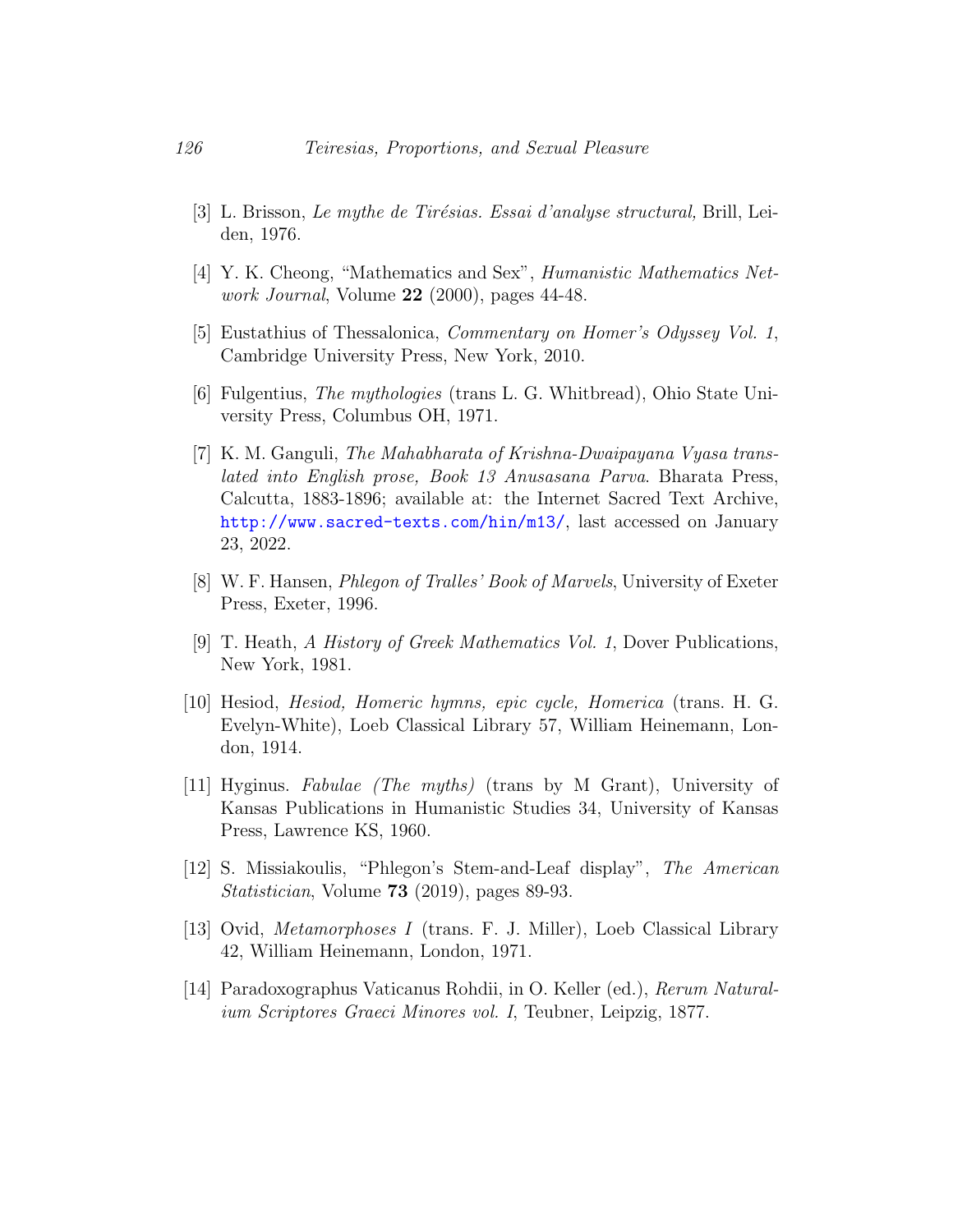- <span id="page-10-1"></span>[15] D. Pataricza, Phlegon's marvellous stories, Ph.D. thesis, School in Linguistic Sciences, University of Debrecen, Hungary, 2010.
- <span id="page-10-4"></span>[16] D. Pattanaik, Who enjoys sex more?, 2013; available at: <http://www.mid-day.com/articles/who-enjoys-sex-more/213027>, last accessed on January 23, 2022.
- <span id="page-10-6"></span>[17] R. E. Penin, The Vatican mythographers, Fordham University Press, New York, 2008.
- <span id="page-10-0"></span>[18] K. E. Shannon, Authenticating the marvellous: Mirabilia in Pliny the Younger, Tacitus and Suetonius, *Working Papers in Nervan, Trajanic* and Hadrianic Literature 1.9, 2013.
- <span id="page-10-3"></span>[19] I. Thomas, Greek Mathematical Works Vol. 1, Loeb Classical Library 335, William Heinemann, London, 2006.
- <span id="page-10-5"></span><span id="page-10-2"></span>[20] A. Westermann, Παραδoξoγράφoι. Scriptores rerum mirabilium Graeci, Brunswick, London, 1839.

### A. Phlegon's Text

Phlegon's original Greek text has been translated into English by Hansen [\[8,](#page-9-2) pages 37–38]. For the completeness of this study, I am reporting here the original Greek text and Hansen's translation.

#### A.1. The original Greek text [\[20,](#page-10-5) pages 130–131]

῾Ιστoρεῖ δὲ ῾Ησίoδoς καὶ Δικαίαρχoς καὶ Κλέαρχoς καὶ Καλλίμαχoς καὶ ἄλλoι τινὲς περὶ Τειρεσίoυ τάδε· Τειρεσίαν τὸν Εὐήρoυς ἐν ᾿Αρκαδίᾳ ἄνδρα ὄντα ἐν τῷ ὄρει τῷ ἐν Κυλλήνῃ ὄφεις ἰδόντα ὀχεύoντας τρῶσαι τὸν ἕτερoν καὶ παραχρῆμα μεταβαλλεῖν τὴν ἰδέαν·γενέσθαι γὰρ ἐξ ἀνδρὸς γυναῖκα καὶ μιχθῆναι ἀνδρί. τoῦ δὲ ᾿Απόλλωνoς αὐτῷ χρήσαντoς ὡς, ἐὰν τηρήσας ὀχεύoντας ὁμoίως τρώσῃ τὸν ἕνα, ἔσται oἷoς ἦν, παραφυλάξαντα τὸν Τειρεσίαν πoιῆσαι τὰ ὑπὸ τoῦ θεoῦ ῥηθέντα καὶ oὕτως κoμίσασθαι τὴν ἀρχαίαν φύσιν.

Διὸς δὲ ἐρίσαντoς ῞Ηρᾳ καὶ φαμένoυ ἐν ταῖς συνoυσίαις πλεoνεκτεῖν τὴν γυναῖκα τoῦ ἀνδρὸς ἐν τῇ τῶν ἀφρoδισίων ἡδoνῇ, καὶ τῆς ῞Ηρας φασκoύσης τὰ ἐναντία, δόξαι αὐτoῖς μεταπεμψαμένoις ἔρεσθαι τὸν Τειρεσίαν διὰ τὸ τῶν τρόπων ἀμφoτέρων πεπειρᾶσθαι. τὸν δὲ ἐρωτώμενoν ἀπoφήνασθαι, διότι μoιρῶν oὐσῶν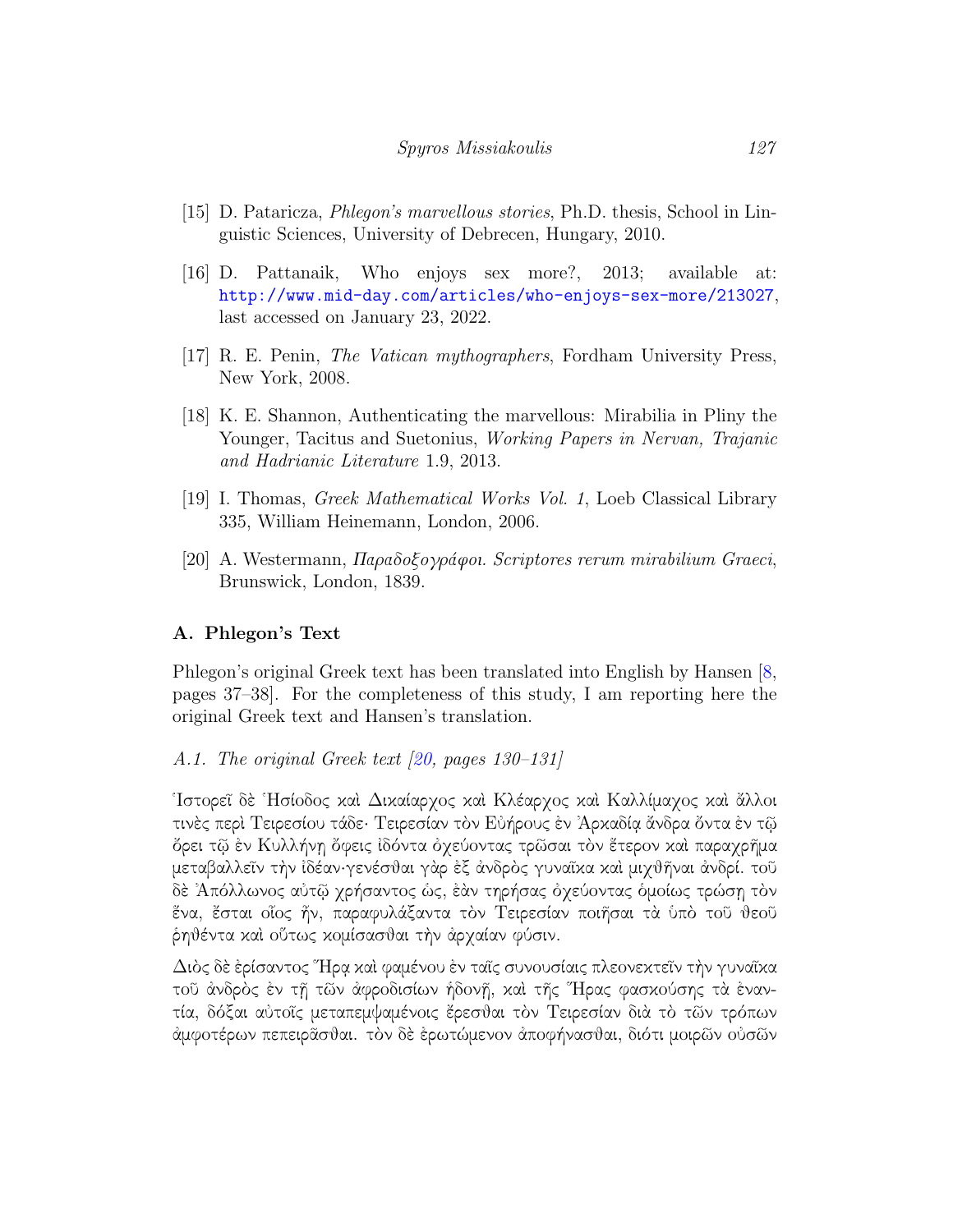δέκα τὸν ἄνδρα τέρπεσθαι τὴν μίαν, τὴν δὲ γυναῖκα τὰς ἐννέα. τὴν δὲ ῞Ηραν όργισθεῖσαν κατανύξαι αὐτοῦ τοὺς ὀφθαλμοὺς καὶ ποιῆσαι τυφλόν, τὸν δὲ Δία δωρήσασθαι αὐτῷ τὴν μαντικὴν καὶ βιoῦν ἐπὶ γενεὰς ἑπτά.

## A.2. Hansen's translation [8, pages 37-38]

Hesiod, Dikaiarchos, Klearchos, Kallimachos, and certain other authors relate the following incident about Teiresias. They say that Teiresias, son of Eueres, saw some snakes copulating on the mountain in Kyllene in Arkadia, wounded the other of them, and forthwith changed form. He went from being a man to being a woman and had intercourse with a man. Apollo informed him in an oracle that if he observed the creatures copulating and similarly wounded the one snake, he would be as he was before. Watching for an opportunity Teiresias did what the god had said and thereby recovered his former nature.

Zeus and Hera had a quarrel, he claiming that in sexual intercourse the woman had a larger share of pleasure than the man did, and she claiming the opposite. They decided to send for Teiresias and ask him, inasmuch as he had experienced both. When they inquired of him he declared that **a man** enjoyed one-tenth of the pleasure and a woman nine-tenths. Hera angrily gouged out his eyes, making him blind, but Zeus gave him the gift of prophecy and a life span of seven generations.

### <span id="page-11-0"></span>B. Other Ancient Texts

Phlegon is not the only ancient writer who wrote about Teiresias' blindness. There are thirteen variations of which eleven give us some sort of quantitative information. For details see [\[3\]](#page-9-5). Apollodorus, Eustathius, Fulgentius, Hesiod, Hyginus, Ovid, Tzetzes, and three versions of Paradoxographus Vaticanus wrote the same Teiresias' story with some of them having minor differences in comparison to Phlegon's text. Let us see them in turn:

## Apollodorus [\[1,](#page-8-1) page 367]

He said that if the pleasures of love be reckoned at ten, men enjoy one and women nine.

# Eustathius [\[5,](#page-9-6) page 390]

. . . if pleasure is divided in ten parts, woman enjoys the nine.